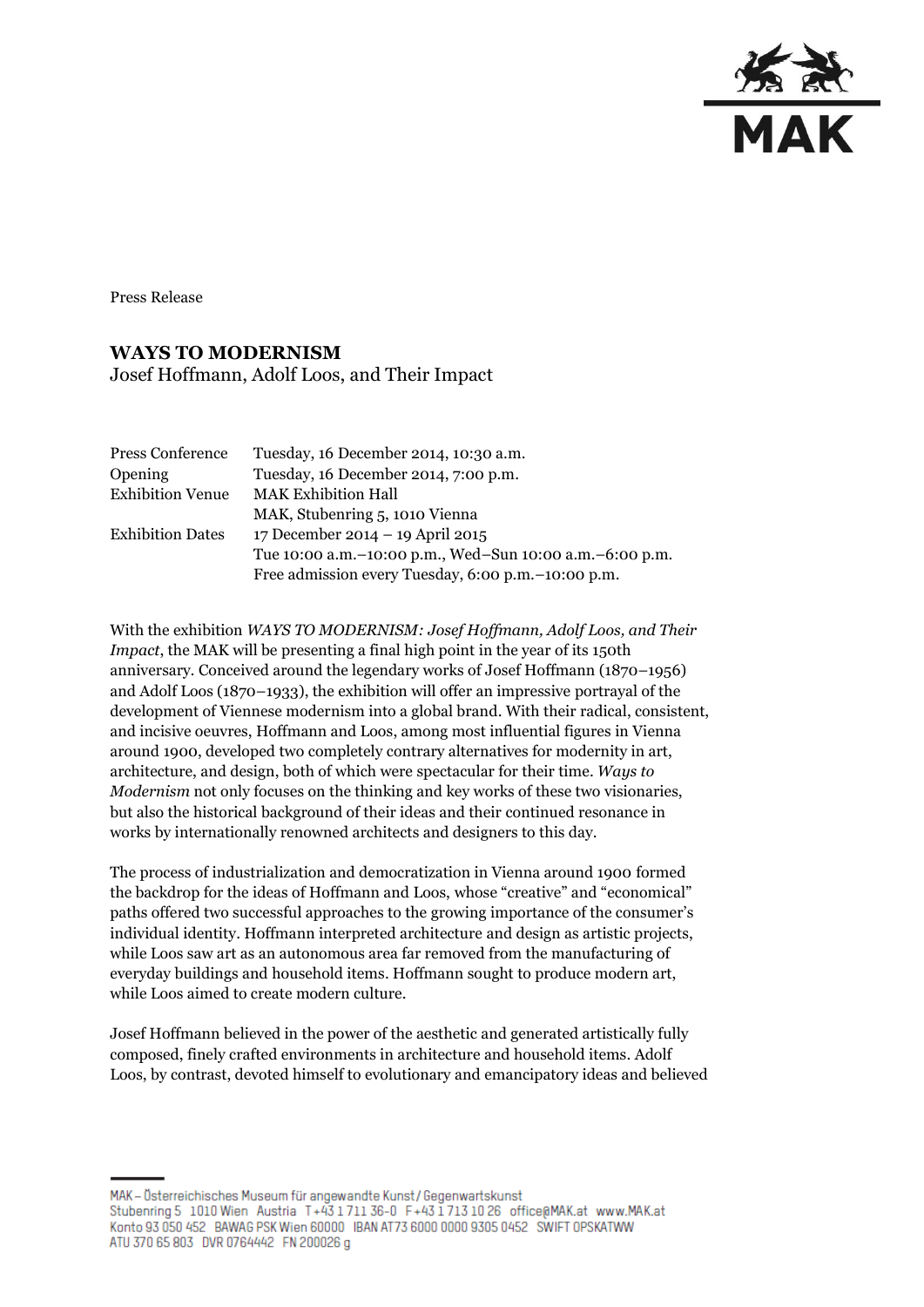

that the purpose of architecture and design was to create a lasting and unobtrusive background to allow individuality to emerge. He viewed established types of household items and architecture that did not need to be artistically redesigned as the best means to this end. Hoffmann and Loos owed their success to the artistic and intellectual milieu of the metropolitan culture of Vienna around 1900 and a synergy of like-minded groups: culturally open and economically powerful new social classes came together with a young, avant-garde, and internationally well-connected community of artists.

In this environment, Hoffmann and Loos's oeuvres went on to make influential contributions to the heated international debate on the "right" direction for the modernist movement. The Vienna Secession invited prominent English, French, German, and Belgian artists to its exhibitions. Along with the Wiener Werkstätte, Hoffmann created the *Stoclet House* (1905–1911) in Brussels, one of the most prominent works of the international art nouveau movement. After living in the United states for three years, Adolf Loos brought a completely new image of modern culture back to Vienna, which he spread in polemical newspaper articles and demonstrated in the famous *Looshaus* (1910–1911) on Michaelerplatz. His brilliant writings continue to be read and regarded as the "Old Testament" of modernism.

## **Exhibition Concept**

In five chapters, the exhibition *WAYS TO MODERNISM: Josef Hoffmann, Adolf Loos, and Their Impact* shows how these successful, modern theories of civilization and living emerged on the path to greater individual freedom, and how their influence continues to be felt today.

With a selection of key buildings, furnishings, household items, and writings, the exhibition begins by outlining the achievements of forerunners to the modernist movement, including Theophil Hansen and Otto Wagner. Their work formed the foundation upon which the artists of the Vienna Secession, which was co-founded by Josef Hoffmann, and Adolf Loos, the group's antipode, built their oeuvres. As examples, the exhibition includes the work of the architect Theophil von Hansen for Archduke Leopold at Schloss Hernstein in the 1870s. The focus of this introductory segment to the exhibition is on architects' reactions to the crisis in the applied arts in the wake of industrialization as well as the development of a genuinely modern language of form.

The second chapter of the exhibition, *Otto Wagner*, is entirely devoted to the "father of Viennese Modernism." The essence of Wagner's strategy of design is presented with a selection of his most important works, including the reconstruction of the facade and the interior of the "Die Zeit" dispatch office (1902), numerous original pieces of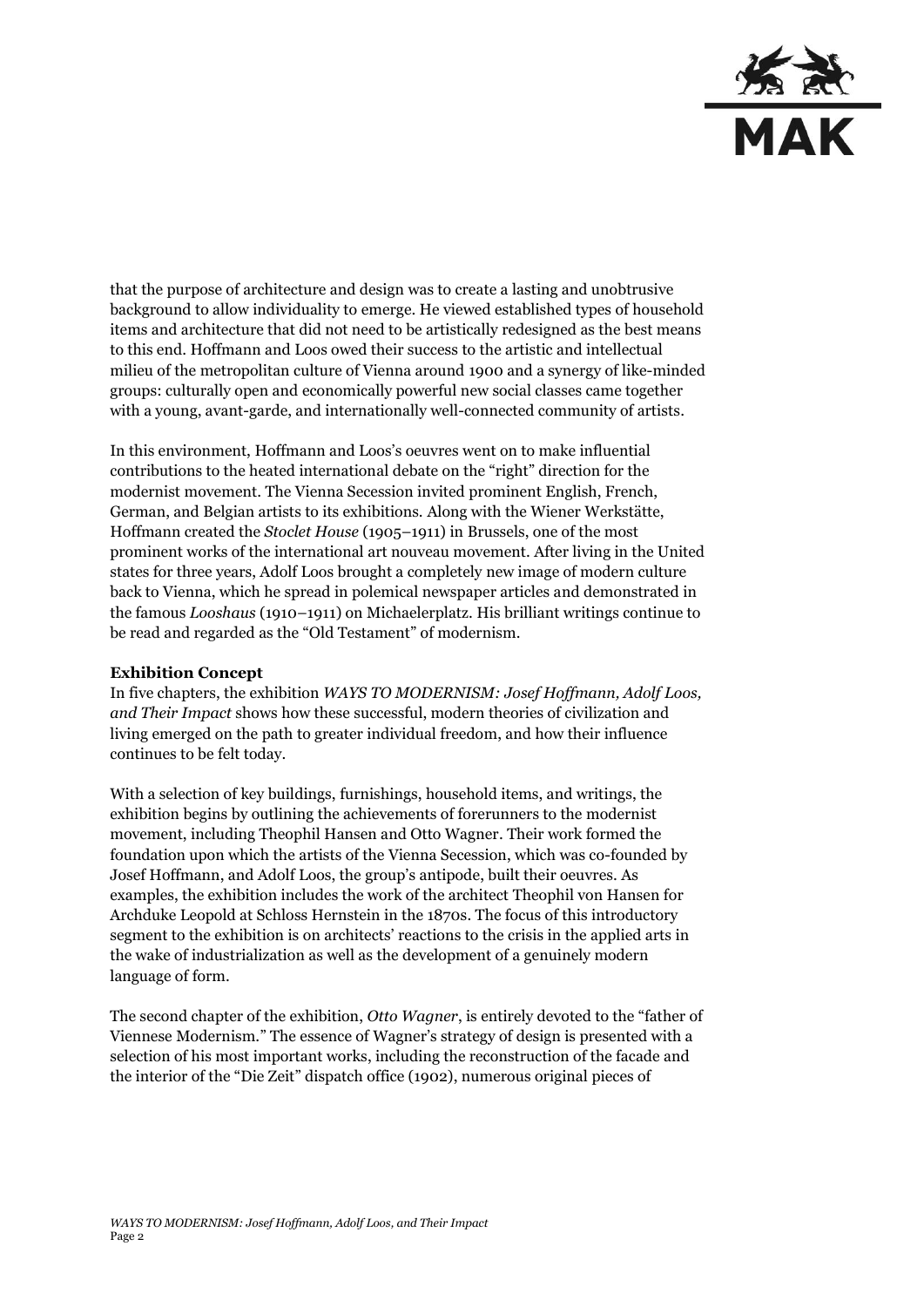

furniture, and design drawings for his most important buildings. *WAYS TO MODERNISM* highlights Wagner's pioneering achievement of defining the prototype for nearly every type of building of the modern city for the first time in Vienna as an expression of the modern lifestyle.

*Modern Lifestyles*, the third and central chapter in the vast MAK Exhibition Hall, covers the high point of Viennese modernism in the years between the founding of the Secession in 1897 and the completion of the movement's most important works around 1910. Hoffmann and Loos initially took similar approaches, but soon developed in divergent directions, as evidenced by reconstructions and models that illustrate their contrasting interpretations of important building commissions. These include unique pieces of furniture as well as the modern city building as exemplified by the residential and commercial "Loos building" (Vienna, 1910–1911) as well as the *Stoclet House* (Brussels, 1905–1911), a mansion designed by Hoffmann for the banker Adolphe Stoclet.

In this area of the exhibition, for the first time reconstructions of two interiors that were created around the same time will be compared. They offer an instructive demonstration of these two divergent approaches: In the bedroom of the Salzer apartment designed by Josef Hoffmann (Vienna, 1902), all the objects are organized in a strict system of square ornamentation. In the bedroom of Loos's own apartment (Vienna, 1903), by contrast, the predominantly haptic aesthetic of the curtains and carpets, which were not designed by Loos, creates an intimate atmosphere.

The parallel worlds of these two paths to modernism are exemplified in the exhibition by the portraits of some of the patrons of the Vienna Secession and Adolf Loos, which are contrasted here for the first time. Gustav Klimt's *Portrait of Gertrud Loew* (married as Eisler von Terramare and later Felsöványí, 1902) exemplifies the Secessionist position, while Oskar Kokoschka's *Portrait of Fred Goldman* (which shows a child with his parents' hands, 1909) and his oil painting *Old Man* (Father Hirsch, 1909) offers a psychological portrayal of the patrons of Adolf Loos.

The fourth chapter, *New Viennese Ways*, illustrates the inspiring potential of Josef Hoffmann's aesthetic approach and Adolf Loos's evolutionary and emancipatory strategy. Beginning in 1910, a new generation of architects forged new paths to modernism that built on the work of Hoffmann and Loos. They either synthesized the two approaches based on how people live or radically emphasized the industrial and collective models. The contrary positions of the Secession and Adolf Loos are evident in the reconstructions of the opulent *Boudoir d'une grande vedette*, Hoffmann's contribution to the 1937 World Fair in Paris, and Margarete Schütte-Lihotzky's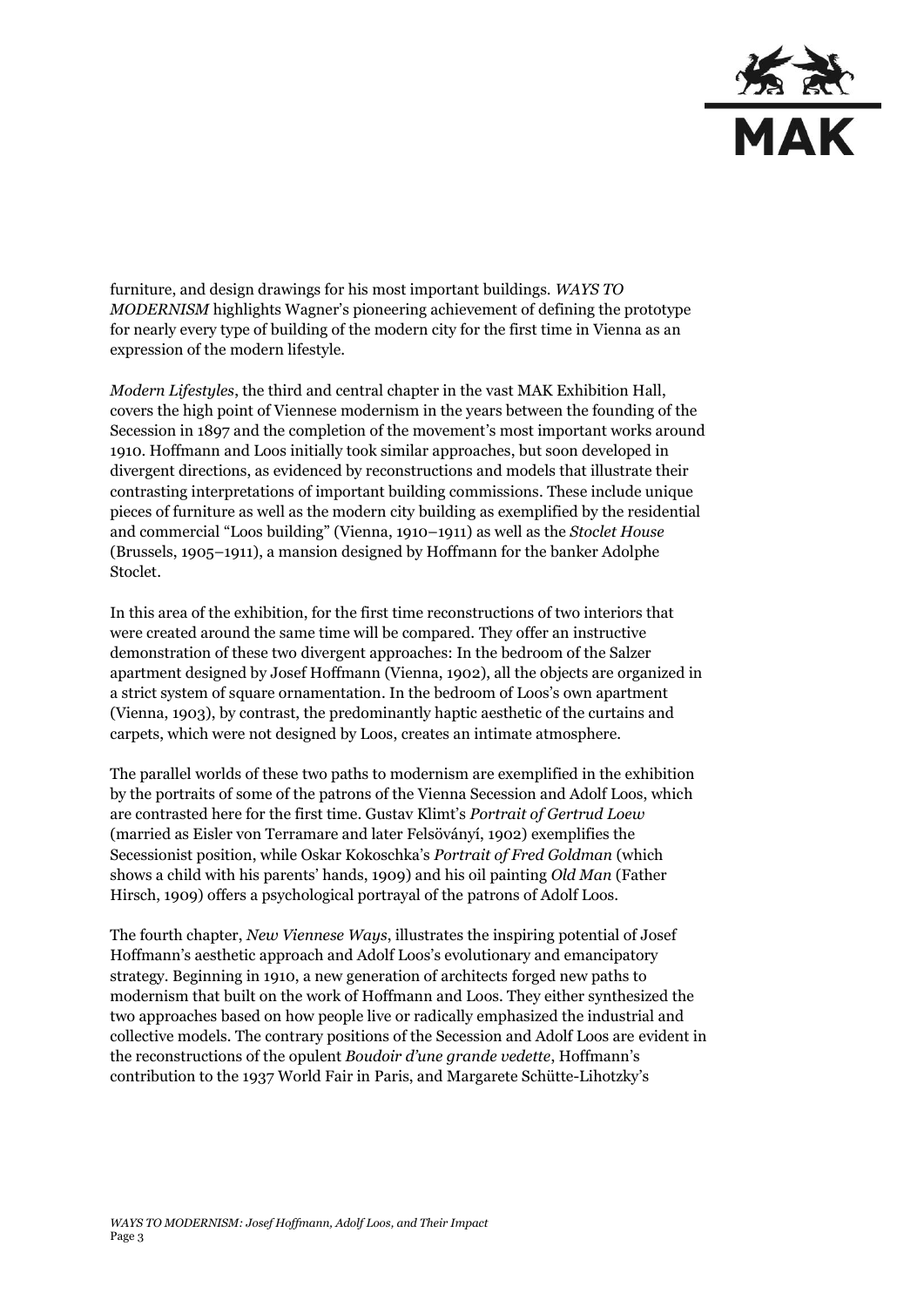

*Working single woman's apartment* (1927–1928). These new, humane, and socially responsible approaches are illustrated in works by Oskar Strnad and Josef Frank. The internationally oriented Austrian avant-garde is represented by Ernst Plischke and the Vienna offices of Singer & Dicker.

The fifth chapter of the exhibition, *Resources*, shows the continued influence of Hoffmann and Loos's ideas after 1945. A section on the rediscovery of the two pioneers of modernism in the 1960s is followed by a demonstration of the growing independence and the ubiquity of forms and ideas of Viennese modernism in the now firmly established consumer society. Postmodernism in the 1970s and 1980s experimented extensively with these ideas, as evidenced in works by Hans Hollein and Hermann Czech, among others. Contemporary architecture, by contrast, increasingly emphasizes the economical and emancipatory path of modernism; examples in the exhibition include ready-made concepts by Lacaton & Vassal (Paris), floor plan strategies by Werner Neuwirth (Vienna) which were influenced by Loos, and self-empowerment projects by architects such as Anna Heringer (Laufen, Germany).

A catalog will accompany the exhibition: *WAYS TO MODERNISM: Josef Hoffmann, Adolf Loos, and Their Impact*, edited by Christoph Thun-Hohenstein, Matthias Boeckl, and Christian Witt-Dörring, in German and English, including numerous essays by international experts, 336 pages, MAK, Vienna/Birkhäuser, Basel, 2015. Available at the MAK Design Shop and online at MAKdesignshop.at for €39.60.

Visual materials on the exhibition can be downloaded from MAK.at/press.

## PREMIUM SPONSORS

Backhausen



SPONSOR

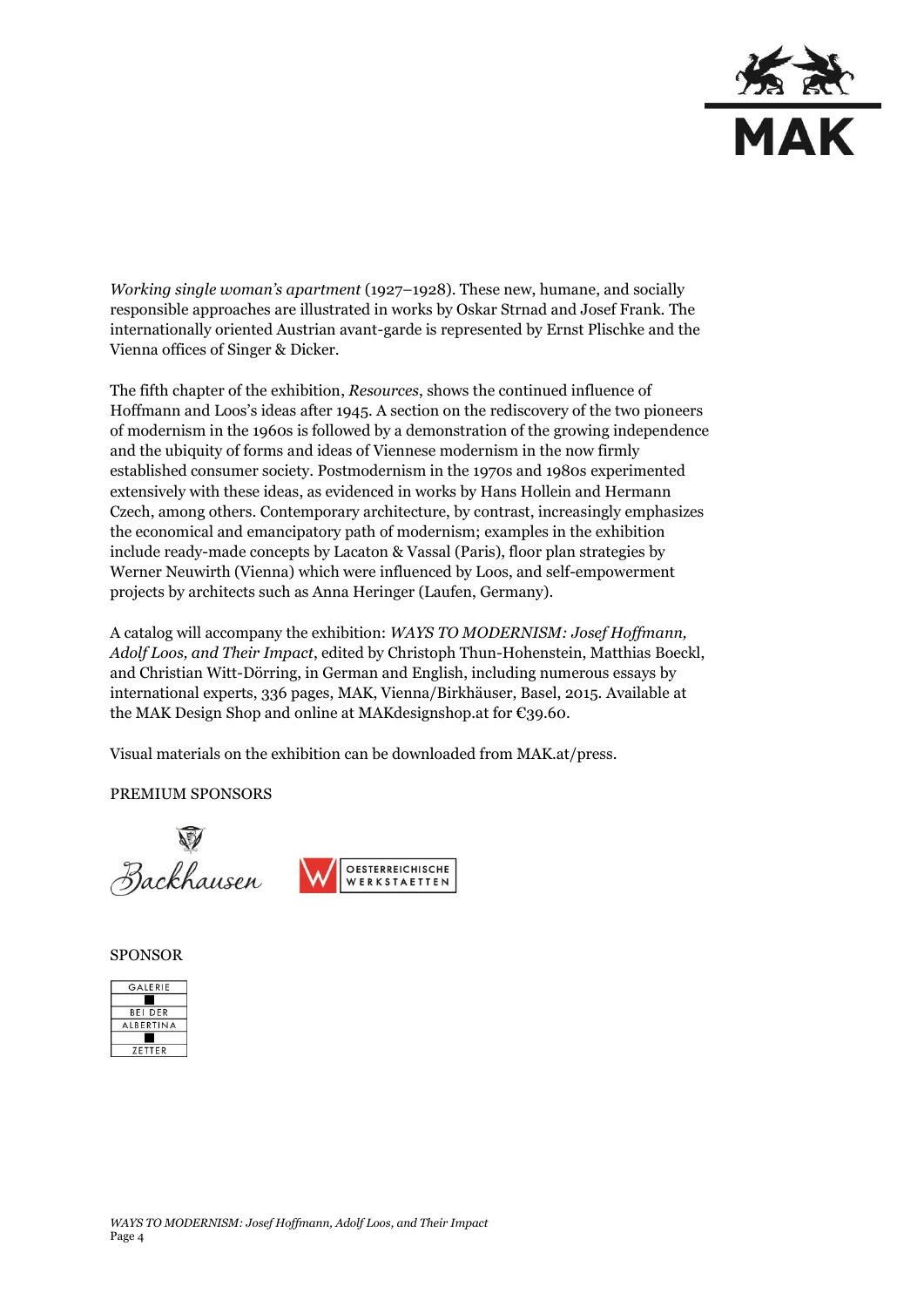

## **Supplemental Program**

## **TALK SERIES**

On the occasion of the exhibition, experts on Josef Hoffmann and Adolf Loos will explain their ways of thinking and working and will discuss the survival of these two contrary approaches in contemporary works by architects and designers.

## Sat, 10.1.2015, 4 p.m.

## **Josef Hoffmann, Adolf Loos, and Their Impact**

Talk with guest curator Matthias Boeckl and MAK Curator Christian Witt-Dörring, moderation by Isabella Marboe

## Sat, 24.1.2015, 4 p.m.

## Markus Kristan: **Adolf Loos vs. Josef Hoffmann**

Adolf Loos and Josef Hoffmann were born at almost the same time in 1870 and only a few kilometers apart in Moravia. After a short resumption of their friendship, lasting rivalry took root at the end of 1898 and continued until the death of Loos in 1933. Yet they had several traits in common: they were both architects and designers of arts and crafts objects—for which they are world-renowned today—who revered Otto Wagner, were both friends with Josef Frank, and both had an uncompromising artistic outlook.

Sat, 28.2.2015, 4 p.m. Friedrich Kurrent: **Adolf Loos and Josef Hoffmann – Rediscovery**

## Tue, 10.3.2015, 7 p.m.

## Hermann Czech: **Loos's Concepts with 100 Years of Hindsight**

Loos's concepts and terms are an open system. If transitions are borne in mind, then Loos's polemics also apply to advanced modernity. (Josef Frank's discourse prevents "Loos's concepts" from becoming doctrinaire.)

## Sat, 18.4.2015, 4 p.m.

Werner Neuwirth: **Producing and Portraying as Architectural Substance**

A structure is inconceivable without form, but construction forms don't grow on trees: first, a form must be found. Every reification naturally follows a certain logic of production and, simultaneously, every work is subject to a semantic reception. In their diverse ideal weighting of producing and portraying, architectural stances differ, ranging from precisely defined forms to cultural abysses.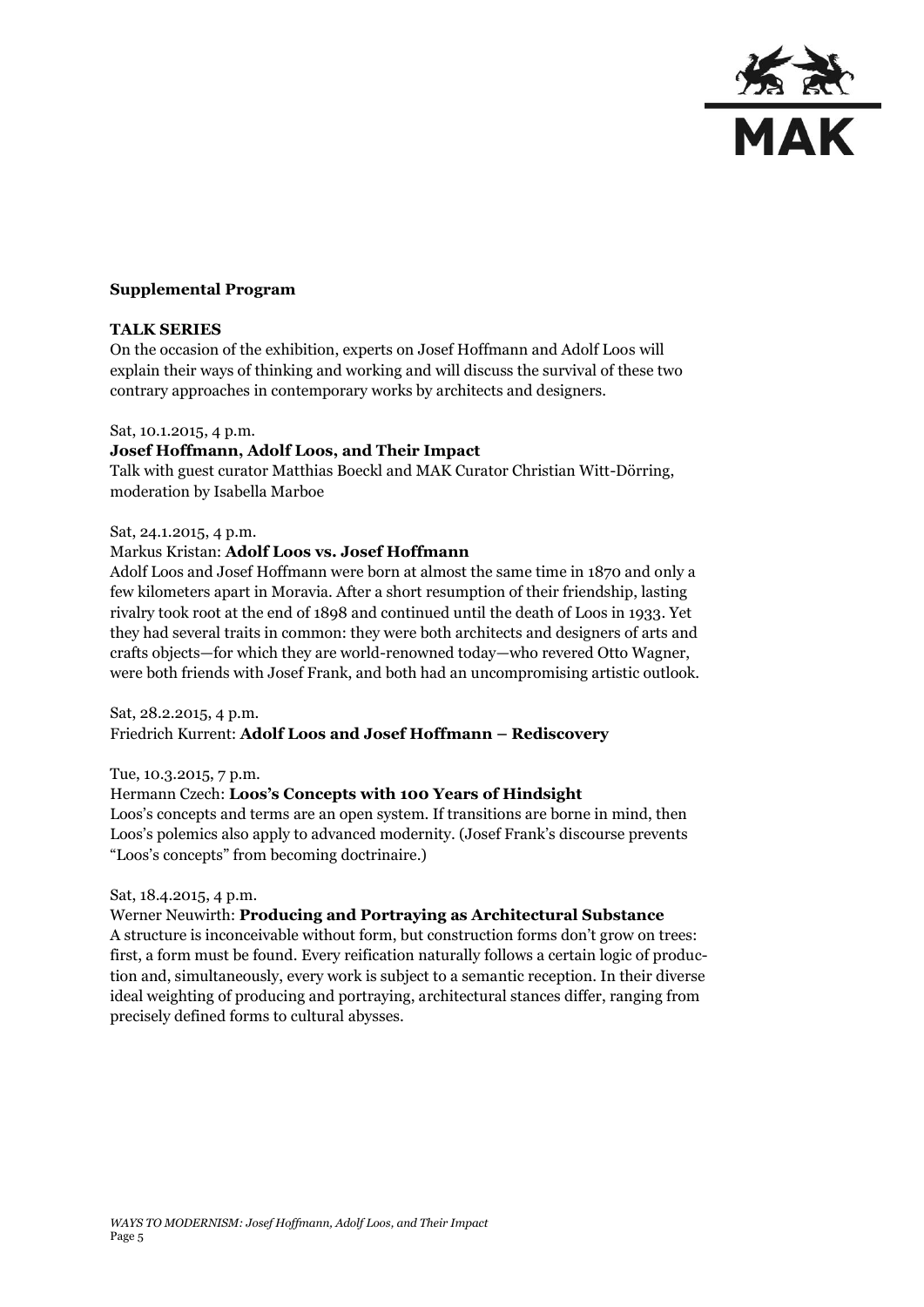

## **GUIDED TOURS**

Tue, 6 p.m. Sat, 3 p.m. Sun, 3 p.m. *WAYS TO MODERNISM* part 1 & 4:30 p.m. *WAYS TO MODERNISM* part  $\Omega$ 

## **EXPERT GUIDED TOURS**

Tue, 20.1.2015, 6 p.m. Tue, 14.4.2015, 6 p.m. with guest curator Matthias Boeckl and MAK Curator Christian Witt-Dörring

## **FILM SCREENINGS**

# Tue, 24.2.2015, 6 p.m. **OUR WAY TO HUMANITY. Josef Hoffmann – Master of the**  *Gesamtkunstwerk* (Length: 59:18 min.)

Subsequently: Matthias Boeckl in conversation with Friedrich Kurrent

## Sat, 14.3.2015, 4 p.m. **LOOS ORNAMENTAL**

(Length: 72 min.) With the aid of notebooks and sketchbooks, as well as analyses of architectural works and sculptures, the film shows 27 structures and interior decorations by Adolf Loos that are still intact. His offensive against the ornamental decoration of buildings became a cause of dispute in architectural theory.

## **MAK ON TOUR Special**

The MAK ON TOUR Special follows Josef Hoffmann and Adolf Loos's traces in architecture and overall design and takes a close look at the pioneering role of Otto Wagner.

Every tour begins with a guided tour through the exhibition in the MAK. Afterwards, we travel by foot or by bus transfer to various historical buildings, where another guided tour and viewing awaits the tour participants.

## **Tour Overview**

**TOUR 1:** Adolf Loos at the Heart of Vienna: the Looshaus on Michaelerplatz Fri, 16.1.2014, 2 p.m., Price € 20

**TOUR 2:** Otto Wagner the Pioneer—Part 1: The WAGNER:WERK Austrian Postal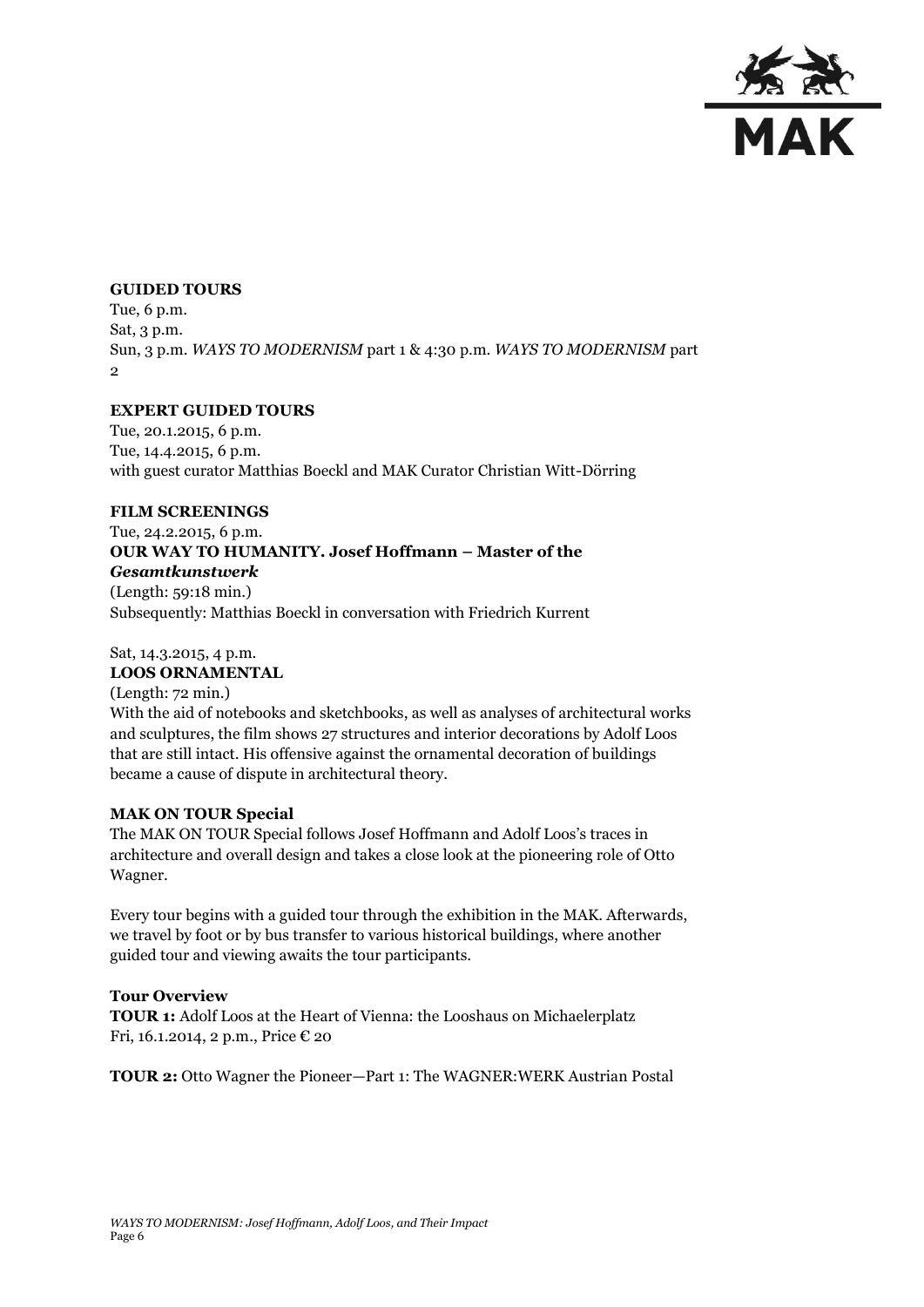

Savings Bank Museum Fri, 30.1.2014, 2:30 p.m., Price  $\epsilon$  20

**TOUR 3:** Wagner the Pioneer—Part 2: The Otto Wagner Hospital (Center for Community Medicine at Baumgartner Höhe) and Otto Wagner's Church Am Steinhof www.wienkav.at/ows Sat, 14.2.2015, 2 p.m., Price  $\epsilon$  30

**TOUR 4:** Convalescence in the Countryside: Josef Hoffmann and the Sanatorium Purkersdorf Sat, 7.3.2015, 2 p.m., Price € 30

**TOUR 5:** "New Living" 1932: The Werkbundsiedlung in Vienna Sat, 21.3.2015, 2 p.m., Price € 30

**TOUR 6:** Adolf Loos in the Countryside: The Looshaus am Kreuzberg (Lower Austria) Sun, 12.4.2015, 11:30 a.m., Price € 40 It is also possible to have lunch or coffee and cake at the Looshaus, or even to go for a short walk nearby.

Limited attendance, registration for all tours is imperative: MAK Marketing, T: +43 1 711 36-231 or marketing@MAK.at

Prices include admission to/guided tour of the MAK and for the participating institutions as well as a bus transfer to and from the MAK for Tours 3 to 6.

MAK Annual Ticket holders receive a 20% discount per tour.

For more information and updates on the different tours, go to MAK.at Program is subject to change!